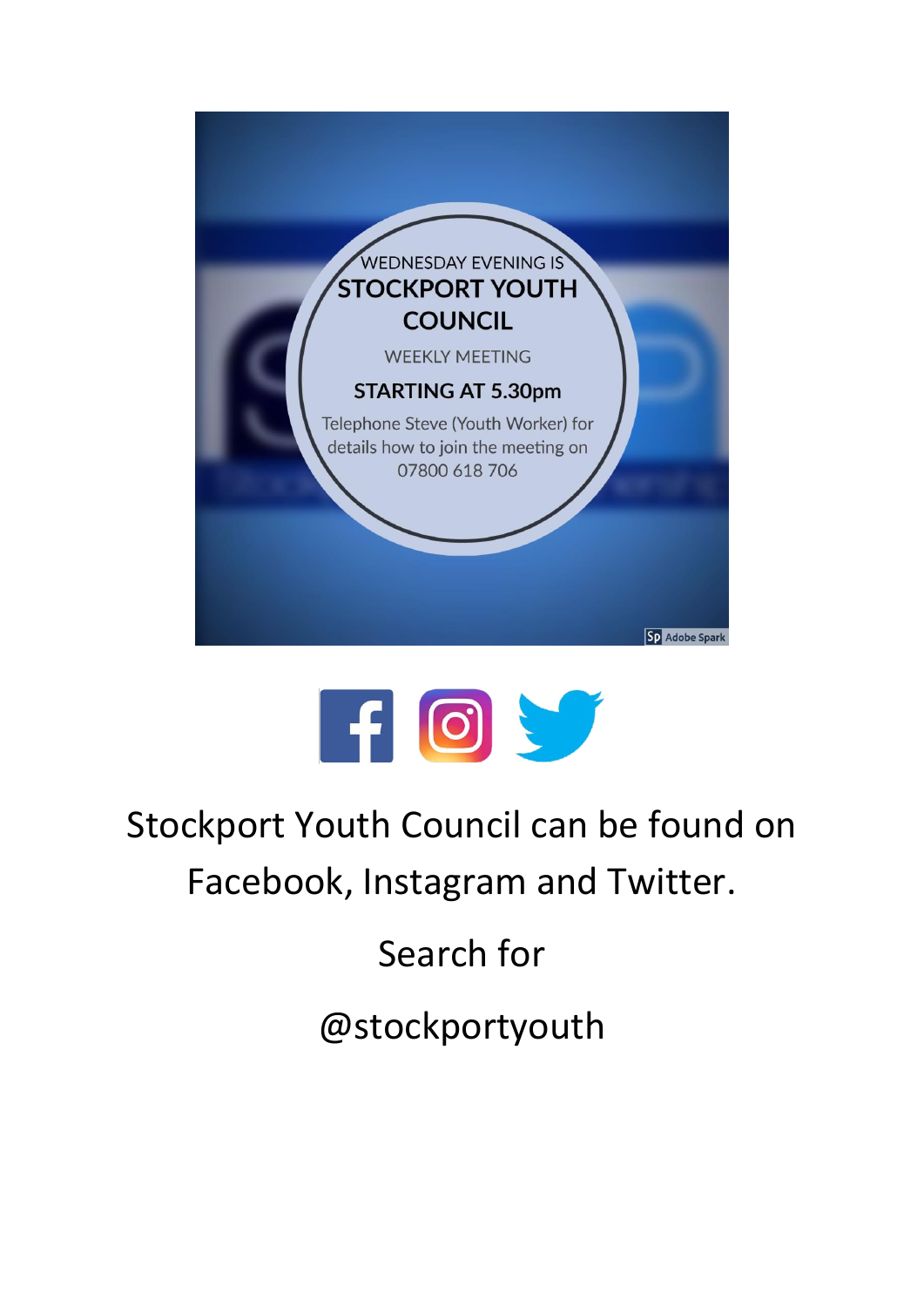

Stockport Youth Council has been nominated in the 'Community Organisation' category of the 'National Diversity Awards'. Two of the young people have also been nominated for awards. Please visit these links to vote. For nominees to get further in the awards the numbers of votes received is taken into account and the young people will appreciate your votes.

The link for Stockport Youth Council <https://nationaldiversityawards.co.uk/nominate/29821/>

The link for Alex <https://nationaldiversityawards.co.uk/nominate/29519/>

The link for Faith <https://nationaldiversityawards.co.uk/nominate/29346/>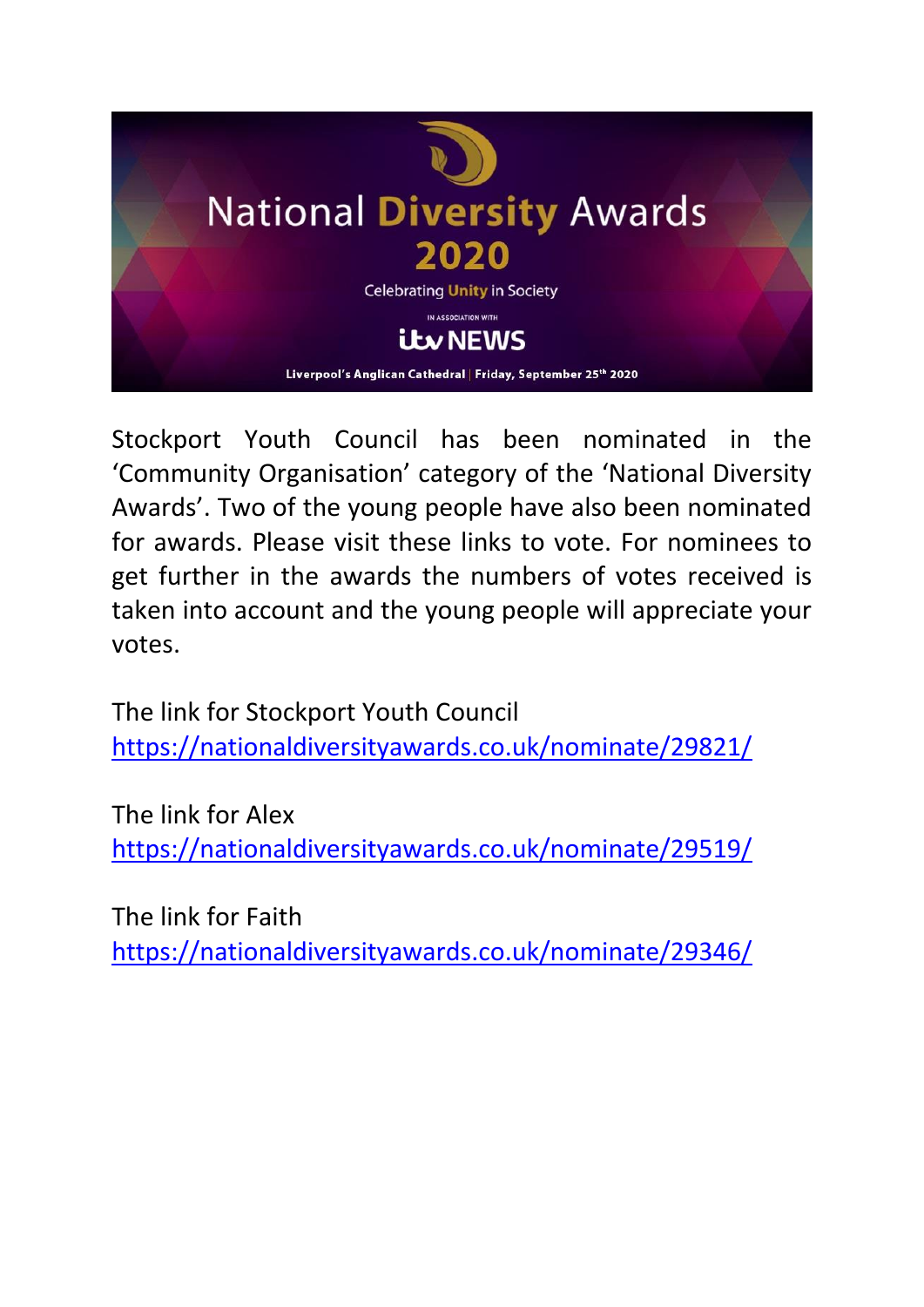

Stockport Children in Care Council is looking for new members. Please contact Steve Davies for details.

- Tel: 07800 618 706
- Email: steve.davies@stockport.gov.uk



The charity Coram Voice is relaunching 'A National Voice', which is a group for young people who have experienced being a part of the care system. For the time being this will be an online campaign and the information about how to get involved is in the image above.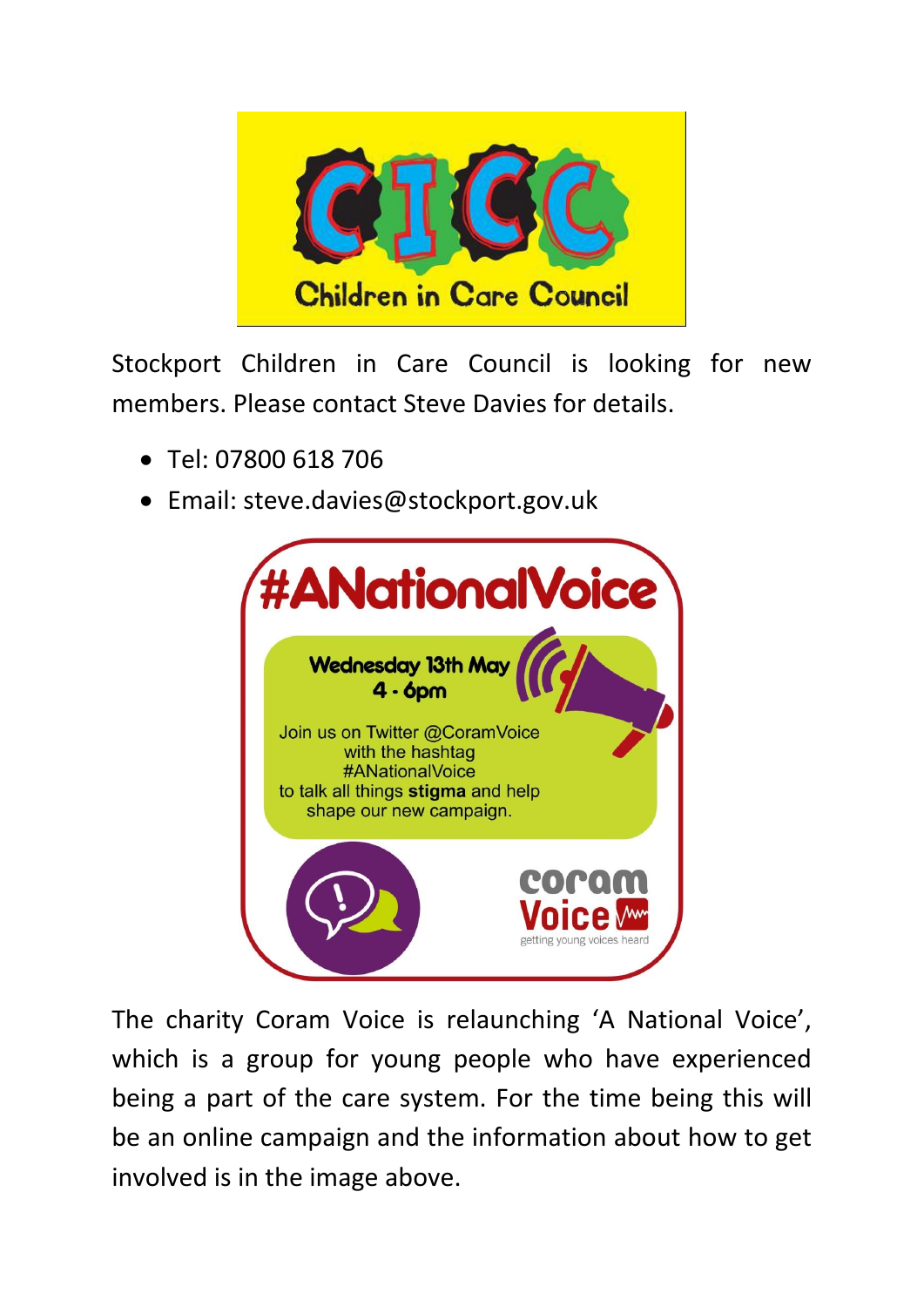



Kooth.com – online counselling service is now available for free in Stockport.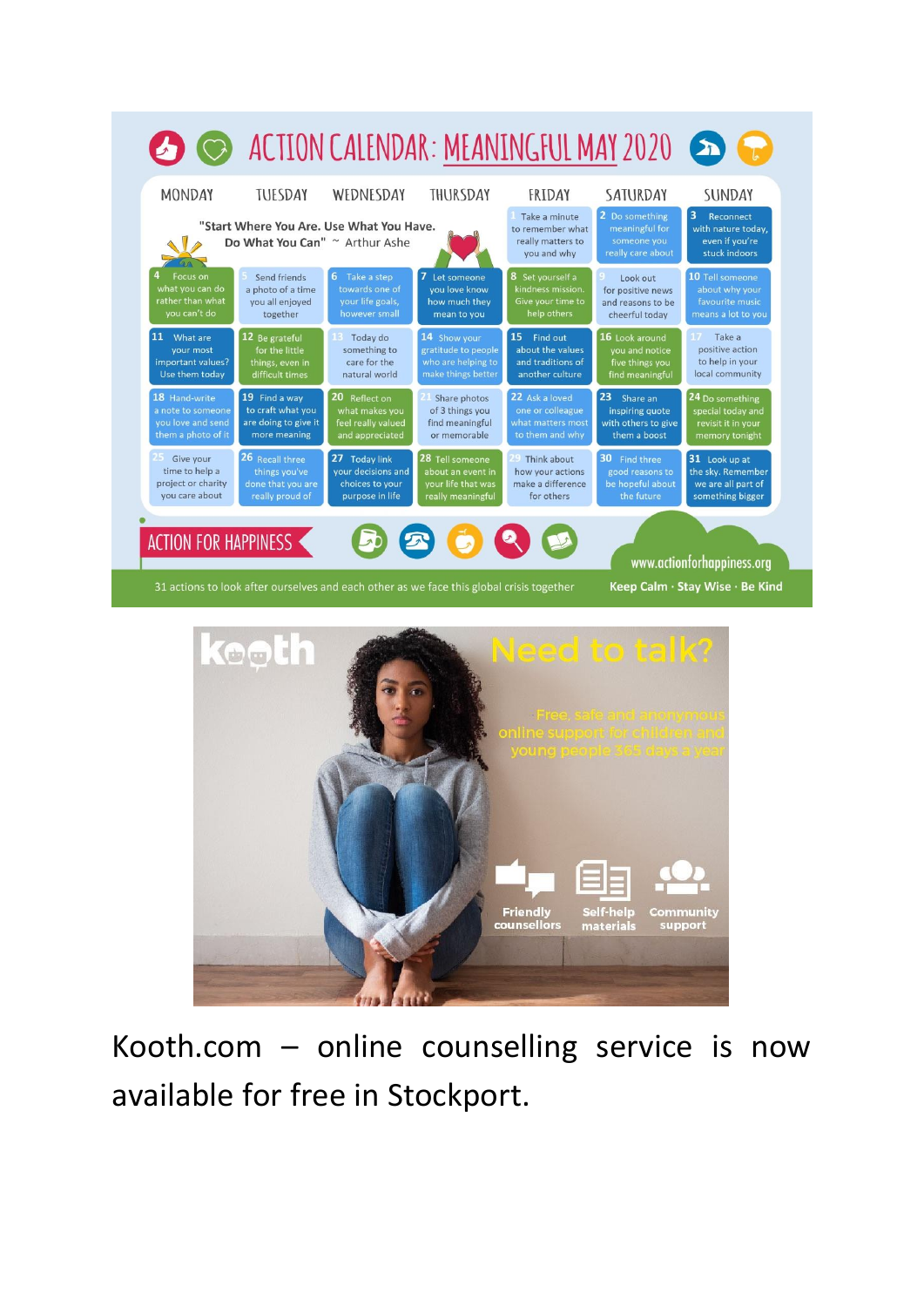

As part of the Vital Voters project, the People's History Museum (P.H.M) is putting together a collection of campaign films made by young people about issues that matter to them. The best films will go on the P.H.M website.

For further information go to:

[www.phm.org.uk/vital-voters/make-your-own-campaign](http://www.phm.org.uk/vital-voters/make-your-own-campaign-film/)[film/](http://www.phm.org.uk/vital-voters/make-your-own-campaign-film/)



If you are interested in the issue of 'Votes for 16 year olds' please have a look at this website.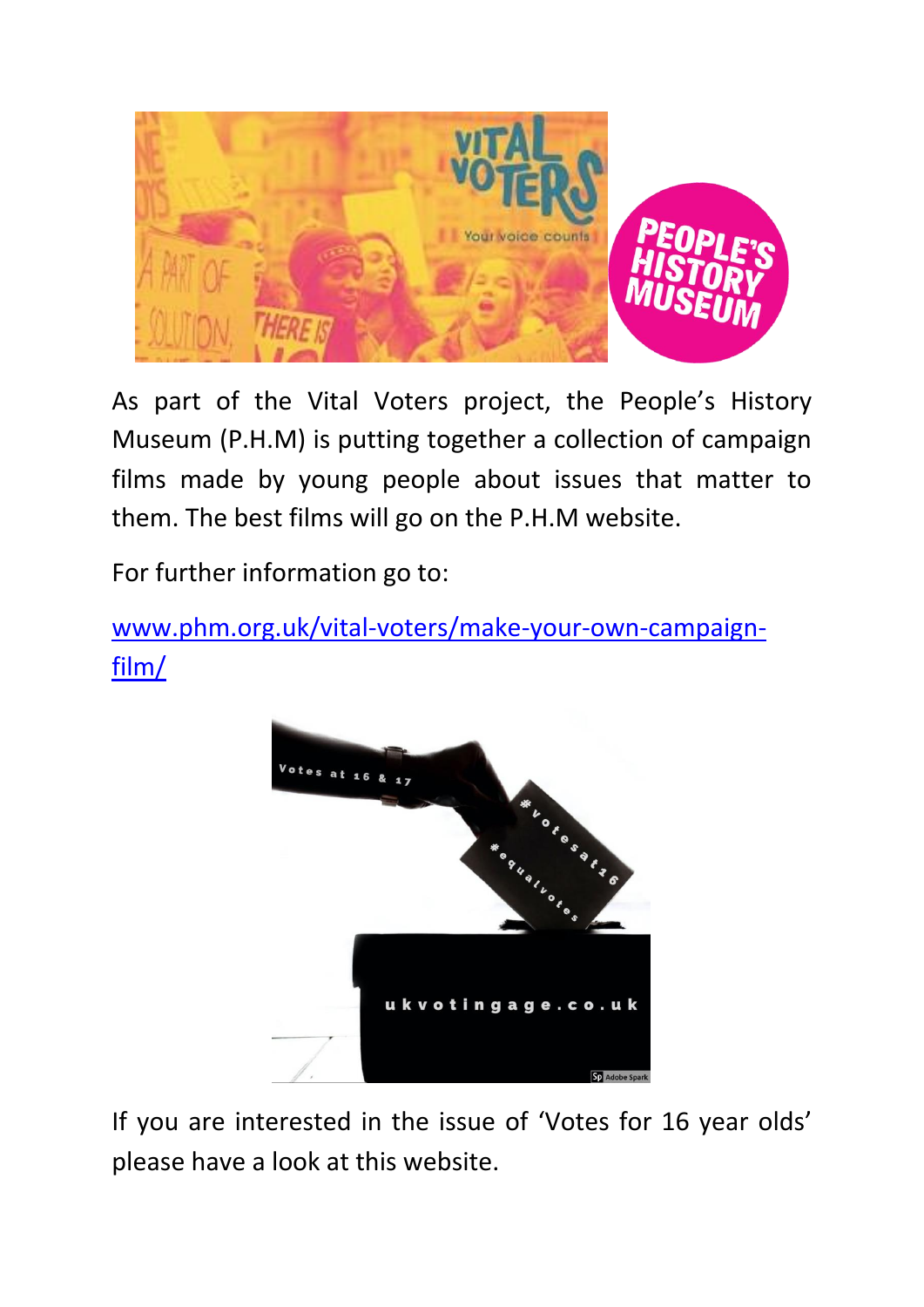

'Wild Inside' Writing Competition

The John Muir Trust is inviting budding writers and poets to write up to 30 lines of poetry or up to 500 words of prose on the theme of 'Wild Inside'.

The age categories are:

- Under 18 poetry
- Under 18 prose
- Over 18 poetry
- Over 18 prose

The deadline is 12 Noon on Monday 18<sup>th</sup> May

To enter send submissions with your age category in the subject line (e.g. 'John Muir, Over 18 poetry') to wildinside@johnmuirtrust.org